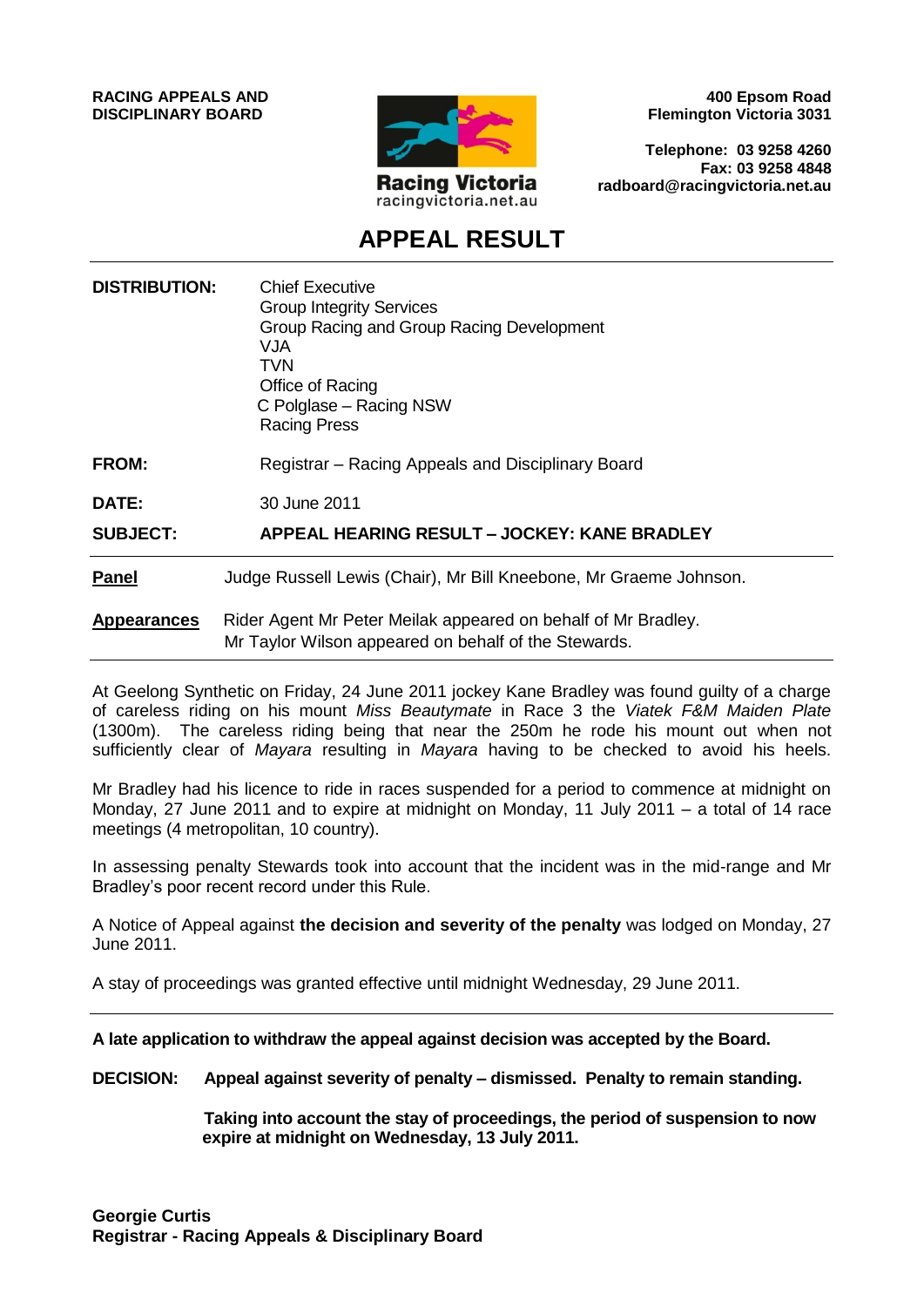# **TRANSCRIPT OF**

## **PROCEEDINGS**

### **RACING APPEALS AND DISCIPLINARY BOARD**

\_\_\_\_\_\_\_\_\_\_\_\_\_\_\_\_\_\_\_\_\_\_\_\_\_\_\_\_\_\_\_\_\_\_\_\_\_\_\_\_\_\_\_\_\_\_\_\_\_\_\_\_\_\_\_\_\_\_\_\_\_\_\_

**HIS HONOUR JUDGE R.P.L. LEWIS, Chairman MR W. KNEEBONE MR G. JOHNSON**

#### **EXTRACT OF PROCEEDINGS**

**DECISION**

### **IN THE MATTER OF THE VIATEK FILLIES AND MARES MAIDEN PLATE OVER 1300 METRES AT GEELONG SYNTHETIC ON 24 JUNE 2011**

**JOCKEY: KANE BRADLEY**

### **MELBOURNE**

#### **THURSDAY, 30 JUNE 2011**

MR T. WILSON appeared on behalf of the RVL Stewards

MR P. MEILAK appeared on behalf of the Appellant